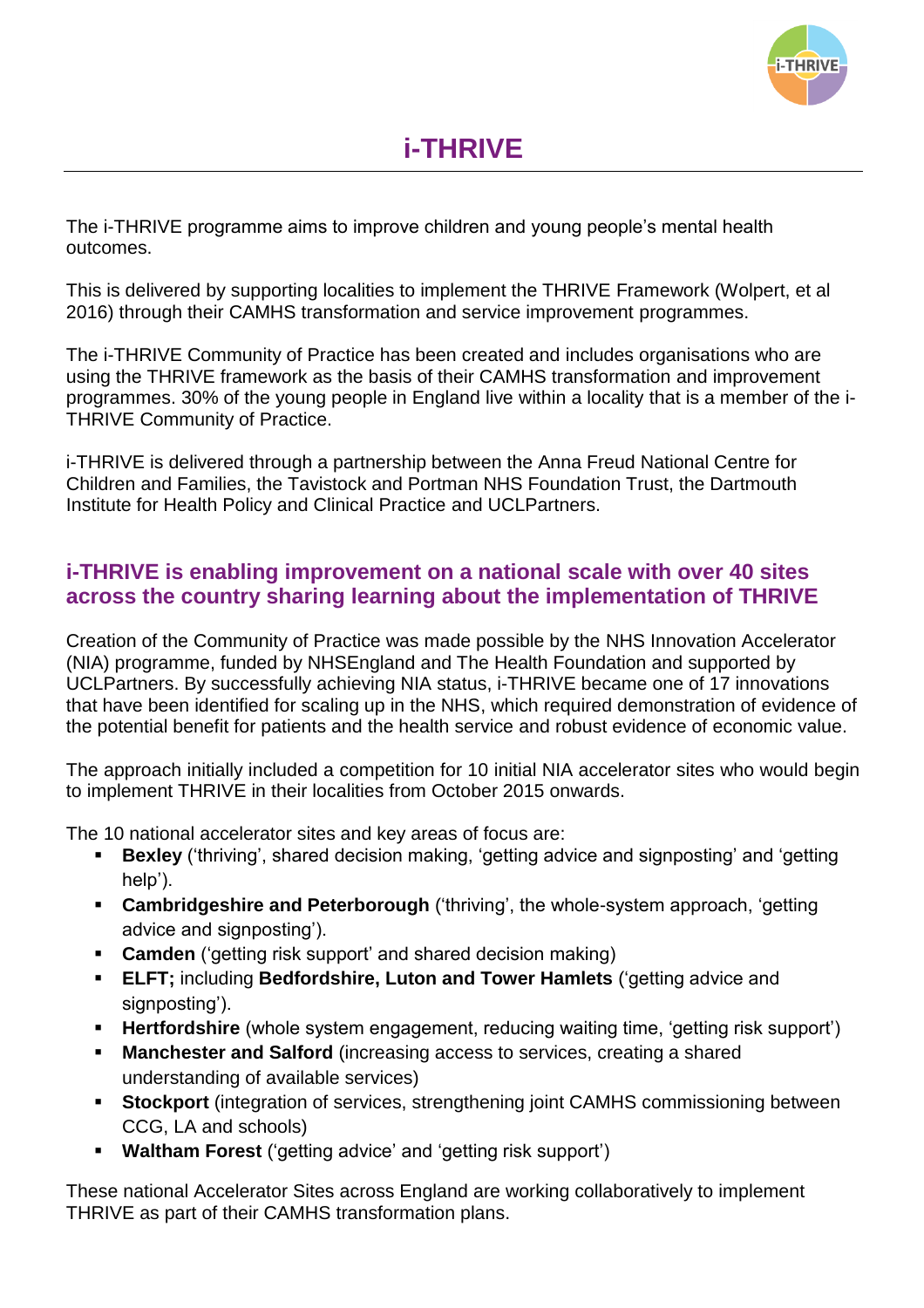

The i-THRIVE Community of Practice has now grown from the original ten national accelerator sites in October 2015 to 44 CCG areas.

There are currently 225 individuals in the Community of Practice receiving regular updates about THRIVE, the implementation of THRIVE and sharing learning about local implementation. There are a further 200 individuals in the Community of Interest who receive updates on the progress of i-THRIVE.

Overall, around 30% of children and young people in England live within a locality that is a member of the i-THRIVE Community of Practice.

i-THRIVE has successfully secured a number of grants with its Community of Practice members, including The Health Foundation Scaling Up Improvement, The Health Foundation Innovating for Improvement, Health Education England Innovation Award, Health Education North Central London Education grant and UCLPartners Start Up Funding. These are enabling the development of education and training programmes, the development of shared decision making tools and the i-THRIVE Implementation Toolkit, plus the full evaluation of the implementation of the i-THRIVE model across four localities across North East London Foundation Trust.

### **i-THRIVE is the implementation of THRIVE – a conceptual framework for child and adolescent mental health services**

THRIVE: a conceptual framework for CAMHS was developed by a collaboration of authors from the Anna Freud National Centre for Children and Families and the Tavistock and Portman NHS Foundation Trust.

The THRIVE framework is an integrated, person centred and needs led approach to delivering mental health services for children, young people and families. It proposes to replace the tiered model of children's mental health care with a conceptualisation of a whole system approach that addresses the key issues in children's mental health care and is aligned to emerging thinking on payment systems, quality improvement and performance management. It conceptualises need in five categories; Thriving, Getting Advice and Signposting, Getting Help, Getting More Help and Getting Risk Support. Emphasis is placed on prevention and the promotion of mental health and wellbeing and tries to draw a clearer distinction between treatments on the one hand and support on the other. Children, young people and their families are empowered through active involvement in decisions about their care through shared decision making, which is fundamental to the approach.

THRIVE Elaborated Second Edition (Wolpert et al, 2016) can be downloaded here: [THRIVE](http://www.annafreud.org/media/4817/thrive-elaborated-2nd-edition.pdf)  [Elaborated Second Edition](http://www.annafreud.org/media/4817/thrive-elaborated-2nd-edition.pdf)

Further information can be found here: [http://www.annafreud.org/service-improvement/service](http://www.annafreud.org/service-improvement/service-improvement-resources/thrive/)[improvement-resources/thrive/](http://www.annafreud.org/service-improvement/service-improvement-resources/thrive/)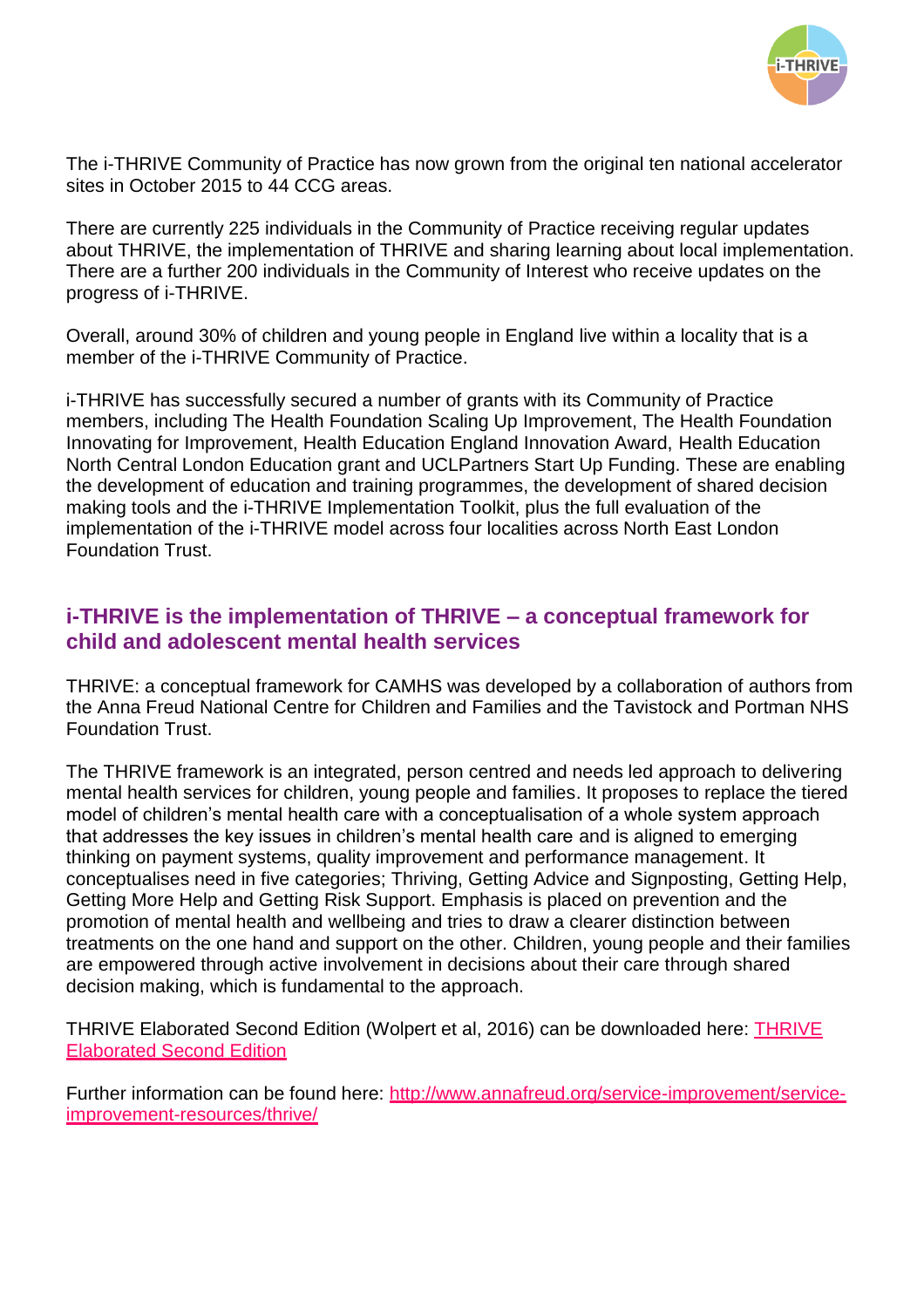

# **i-THRIVE**

i-THRIVE is the implementation of the THRIVE conceptual framework, translating the THRIVE core principles into models of care that fit local contexts. Key to this process is the use of evidence based approaches to implementation.

i-THRIVE supports the provision of services using a whole-system, or place-based, approach to the delivery of child mental health services. This involves taking a population approach to delivery of care; enabling integration across health, care, education and third sectors, and a central focus on delivering improved outcomes for children and young people.

Choice and personalisation of care are core values and these are delivered in part through systematic implementation of shared decision making. To support this, a range of validated measures, tools and educational programmes have been developed by partners and are included in the i-THRIVE Implementation Toolkit, including the CollaboRATE measure, Option Grids and shared decision making training.

i-THRIVE involves:

- **IMPLEMENTIME:** Implementing a novel approach to assessment using shared decision making that works with young people and their families to identify their needs, determine which THRIVE group they fit into and set goals, then decide on their preferred location and modality of care.
- Using validated tools to support implementation of shared decision making.
- Creating a comprehensive and integrated network of community providers, facilitated by the Youth Wellbeing Directory, a digital signposting service.
- **Implementation of local peer-support networks.**
- **Utilising goal based measures.**
- Shared outcomes measurement across health, care, education and the voluntary sector.
- **Implementing a multi-agency (health, social care, criminal justice system etc) approach** to risk management and the use of THRIVE plans identifying a single individual and agency as responsible for coordinating care.

The i-THRIVE Programme includes various elements to support sites with implementation:

*i-THRIVE Community of Practice: A learning community who share best practice and* progress in implementing the model. They meet three times a year to learn from each other as well as to access support and development from members of the i-THRIVE team and latest thinking from the THRIVE authors.

The i-THRIVE national programme team supports sites locally with implementation and engagement events, the delivery of workshops, coaching and advice to tackle barriers to implementation and support for implementation planning. The i-THRIVE Community of Practice is now spreading to Northern Ireland and Scotland, with the THRIVE Authors and i-THRIVE national team supporting organisations to develop an approach to implementing THRIVE.

*i-THRIVE Academy: Funded by Health Education England, the Academy supports sites by* providing education and training for those leading on their local transformation, as well as through developing a range of training modules specifically helpful for sites implementing THRIVE. It identifies key competencies required to deliver care in a THRIVE-like way and translates these into learning and development modules and resources.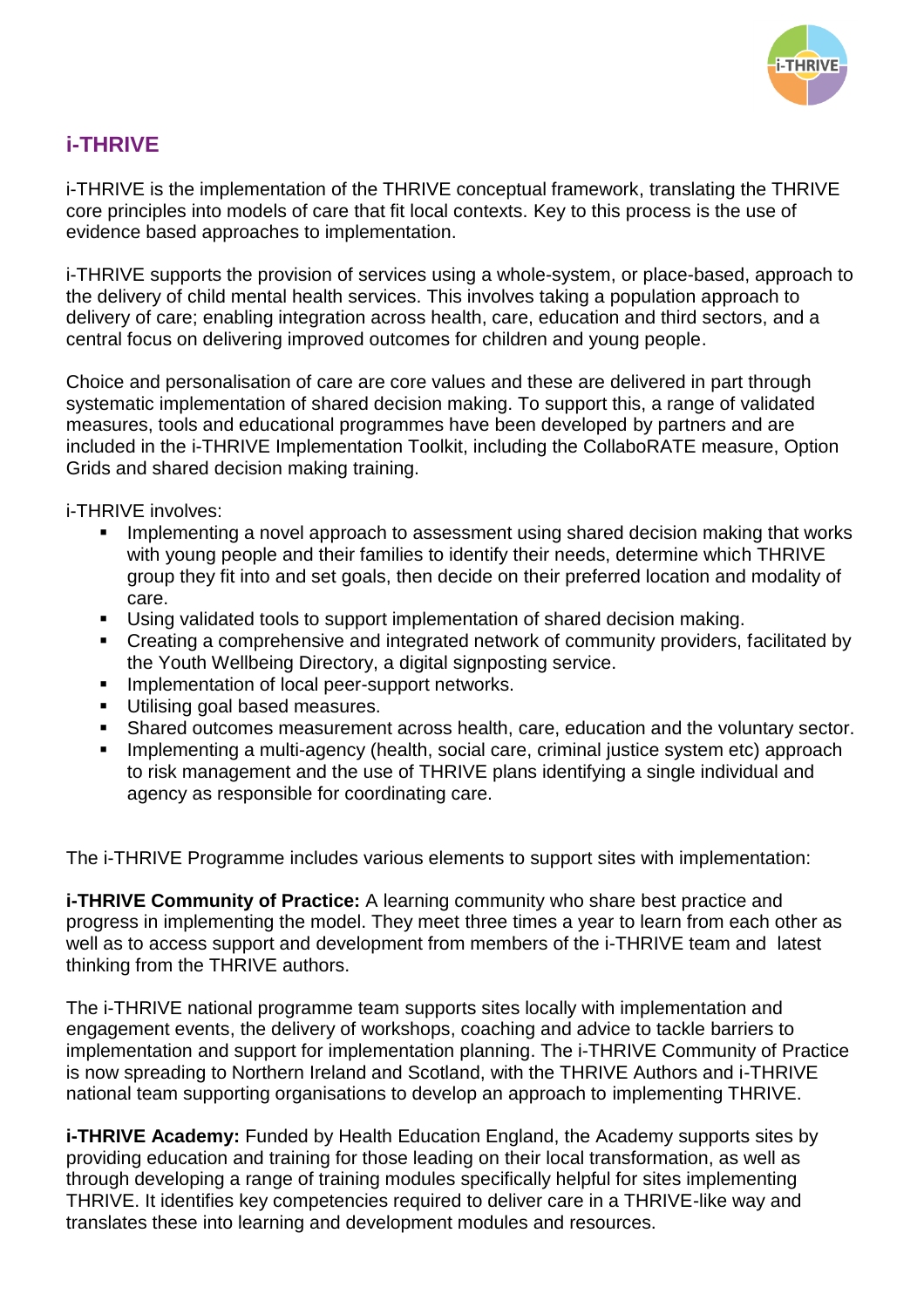

The development modules are: (1) Shared Decision Making; (2) Getting Advice – Assessment and Signposting; (3) Risk Support – Managing Risk across the System; (4) When to Stop Treatment – Building Confidence in Letting Go. Pilots of the four Academy modules are running across March and April 2017 in three sites with 300 spaces for professionals from across the system.

**i-THRIVE Implementation Toolkit:** An evidence based set of tools to assist sites with service redesign and the implementation of THRIVE. The toolkit includes implementation project plans, baselining tools, gap analysis and prioritisation support, workshop plans to introduce i-THRIVE to clinicians and to lead them through the re-design process, and outcome and measurement frameworks.

**i-THRIVE Illustrated:** Key to successful implementation is effective local adaptation of the core principles of THRIVE into existing models of care. Examples of how sites and have taken the THRIVE conceptual framework and translated it into a local model of care are shared through i-THRIVE Illustrated. The experiences and learnings from these sites will provide guidance for other sites and localities also looking to adopt i-THRIVE.

**i-THRIVE Evaluation:** Includes the evaluation of the impact of implementing THRIVE within localities, as well as the effectiveness of the translation and implementation process. A full scale evaluation funded by NIHR CLAHRC North Thames began in February 2017 to assess the impact of implementing THRIVE in the ten accelerator sites. This will be complete by the end of December 2018. The i-THRIVE Evaluation aims are:

- To evaluate whether i-THRIVE implementation can be replicated at other sites
- To evaluate the effects of implementation of i-THRIVE when compared to sites without i-THRIVE
- To evaluate whether more effective implementation of i-THRIVE is associated with greater improvements in CAMHS services

Evaluation also includes a full independent evaluation across four localities in North East London Foundation Trust through the Scaling Up Improvement grant awarded by The Health Foundation.

Annual baselining/benchmarking for all Community of Practice members to demonstrate their improvements as a result of using the approach is available through the THRIVE Assessment Tool and further tools to aid evaluation are in development to help sites to capture the impact of THRIVE and the implementation methods. The impact on health outcomes, patient experience, access, waiting times, patient choice and engagement with services are all included, as well as frameworks for evaluating successful implementation.

# **Expected impact of the implementation of THRIVE**

We anticipate the following impact as a result of the implementation of THRIVE as a local model of care:

- **Effective signposting will increase use of community services, self-care and peer-support** networks
- We expect to increase the proportion of young people accessing CAMHS with higher proportional improvement in vulnerable groups due to outreach and the location and accessibility of assessment services (primary care, community and schools)